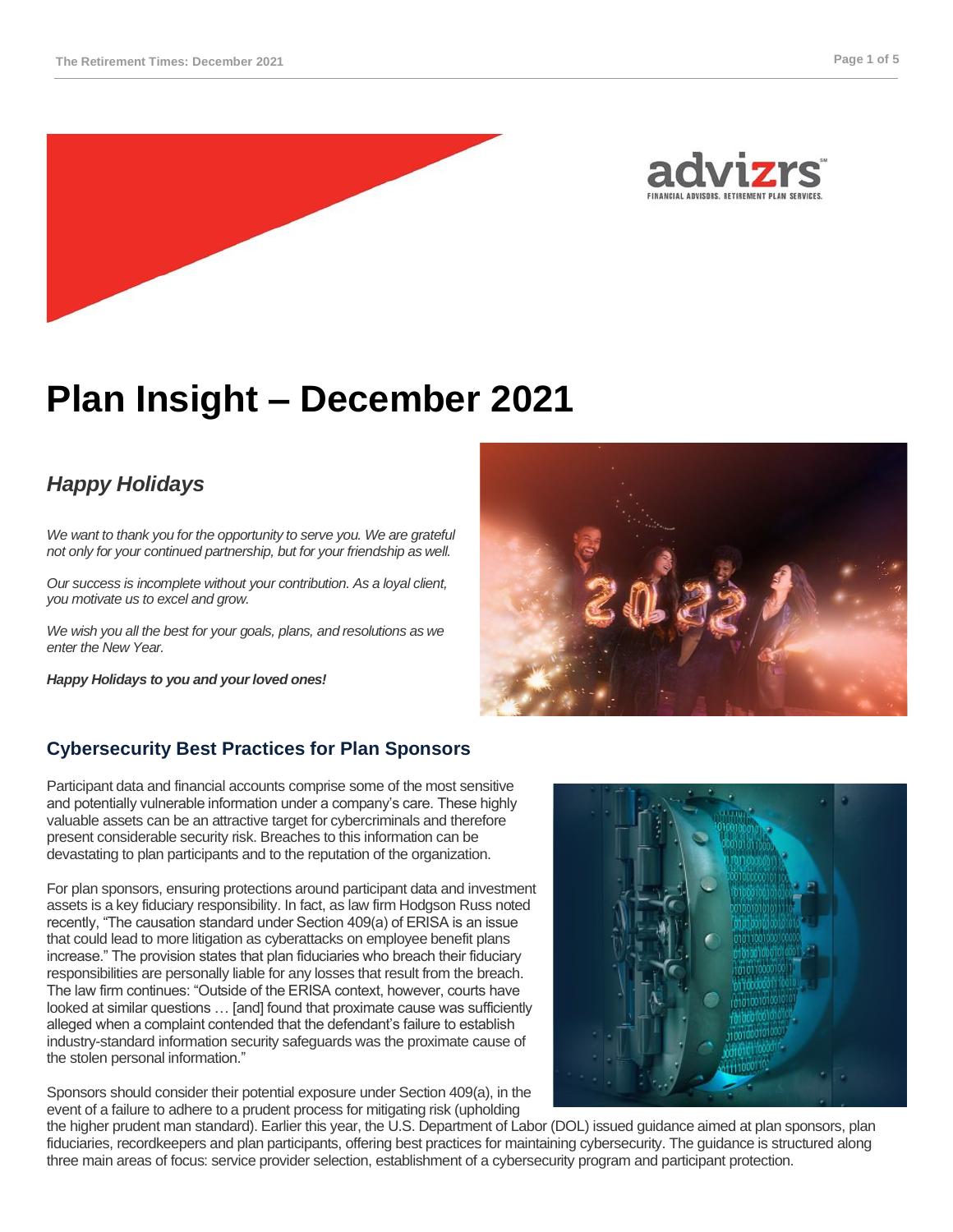## **Hiring a Provider**

Per the DOL, plan sponsors should perform a series of due diligence checks prior to engaging a provider. The department's advice includes inquiring about the provider's information security standards, practices and policies, and audit results, as well as comparing them to the industry standards adopted by other financial institutions. The DOL also recommends examining the provider's track record in the industry — including a public records search of information security incidents and litigation related to its services — and asking about the level of security it has met and implemented, how it has responded to past security breaches and whether it carries insurance that would cover losses due to a cybersecurity incident.

# **Implementing a Cybersecurity Program**

For establishing and maintaining an effective program, the DOL points to best practices prepared by the Employee Benefits Security Administration (EBSA). The agency's advice includes having strong access control procedures as well as an effective business resiliency program addressing business continuity, disaster recovery and incident response. It also recommends conducting periodical cybersecurity awareness training and an annual third-party assessment of security controls.

## **Participant Cyber-safety**

Because participants and beneficiaries can fall directly within cybercriminals' attack vector, DOL's guidance also offers tips aimed at helping retirement account holders reduce the risk of fraud and loss. For example, the DOL advises that participants routinely monitor their online account, create strong passwords and use multi-factor authentication. Other recommended precautions include signing up for account activity notifications and exercising caution with regard to use of free, publicly available Wi-Fi networks.

## **Defending Against Cyberthreats**

Cybersecurity breaches have become increasingly prevalent in the modern world and have added another layer of complexity for plan sponsors. Given the current regulatory and legal climate, it's more important than ever to stay abreast of changes in a dynamic risk landscape — and partner with an advisor and service providers who can help mitigate the risks and keep plan participants' data and assets safe from cyberthreats.

To view the full DOL guidance, visit the department's website [\[https://www.dol.gov/agencies/ebsa/key-topics/retirement](https://www.dol.gov/agencies/ebsa/key-topics/retirement-benefits/cybersecurity)[benefits/cybersecurity\]](https://www.dol.gov/agencies/ebsa/key-topics/retirement-benefits/cybersecurity)

#### **Sources**

<https://www.jdsupra.com/legalnews/causation-under-erisa-in-a-4086713/> <https://www.dol.gov/agencies/ebsa/key-topics/retirement-benefits/cybersecurity>

# **When It Comes to Planning for Retirement, Participants Want to Hit the Easy Button**

According to J.P. Morgan's 2021 Defined Contribution Plan Participant Survey findings, more than half of the 1,281 respondents indicate that they:

- Are presented with more plan information than they can absorb.
- Don't read investment information provided to them.
- Are willing to spend time planning for retirement but just don't know where to start.

Nearly three-fourths of participants under 30 think employers should provide access to financial professionals and coaching to help them. Even more telling, 62% wish they could push an "easy button" and completely turn over retirement planning to someone else. This figure is up from 55% in 2016.

What's fueling these worrisome trends? Perhaps the added complexity of living during a global pandemic has left workers less time and energy to focus

on managing retirement planning. Moreover, 24/7 financial reporting on every market twist and turn may make navigating financial landscapes even more daunting. With seemingly endless media coverage of bitcoin surges and day trader-generated run-ups on stocks like GameStop — more may have come to believe that investment decisions are simply best left to professionals.

Financial wellness is arguably a "must-have" benefit for plan sponsors and participants alike. Our Retirement Plan Consultants at Advizrs, Inc. can provide financial wellness solutions designed to educate and assist individuals with a myriad of financial issues and goals including but not limited to retirement savings, debt solutions, emergency funds, etc. Advizrs provides multiple access points for investing information and guidance. But sponsors can give employees an additional tool for the assistance they're looking for — target date funds (TDFs), which can alleviate workers from many burdens of investment-making decisions.

Nonetheless, easing that burden can come at the expense of a certain degree of customizability. After all, just because two employees have the same planned retirement date, it does not guarantee they'll have similar risk tolerance.

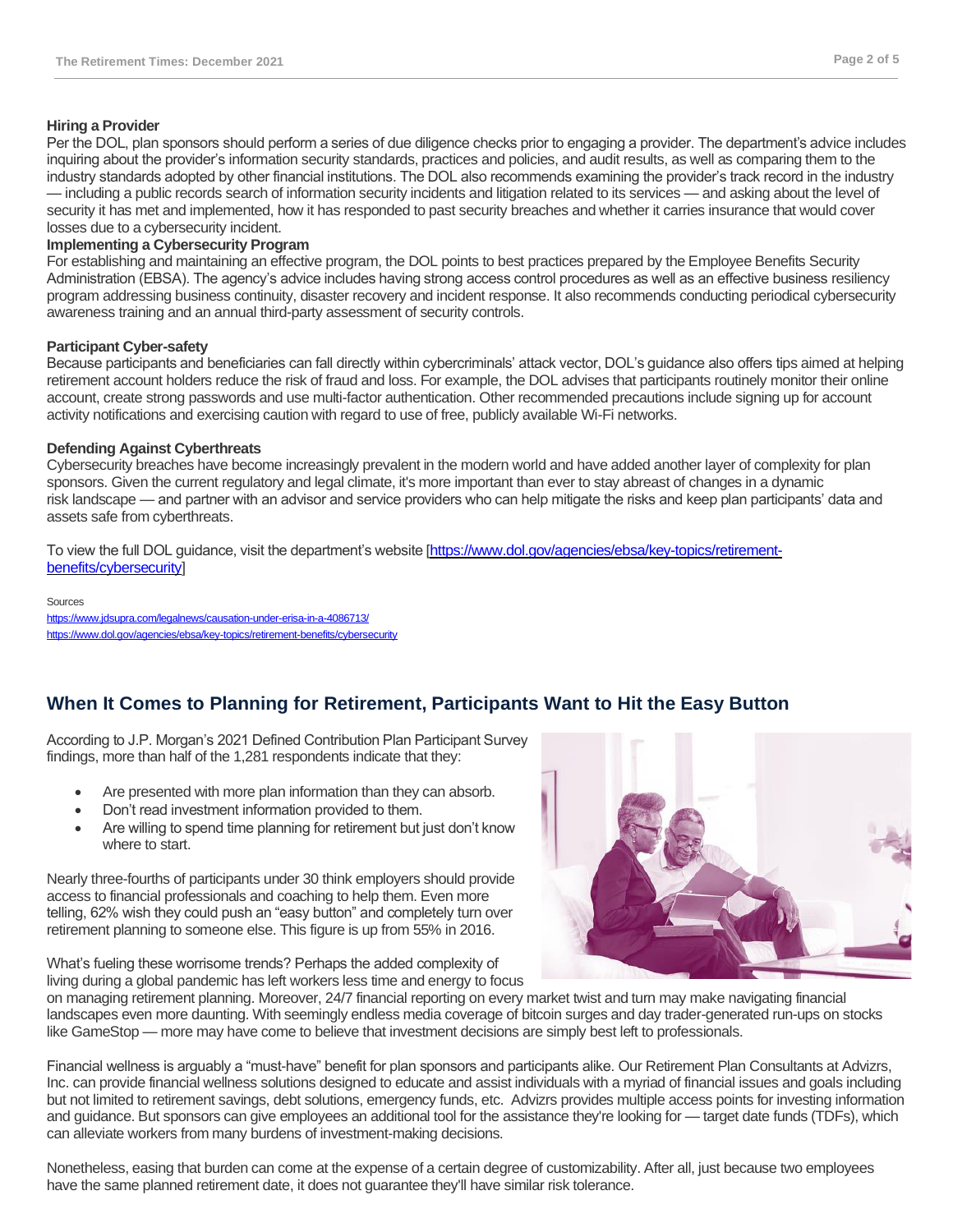A solution to this problem is adding a TDF with a multiple glidepath construction to your investment menu: one that offers aggressive, moderate and conservative options. This allows participants to enjoy the simplification of retirement plan decision-making while maintaining more control over their level of investment risk — all within a single TDF.

A TDF with multiple glidepaths solves the "once-size-fits-all" limitations of traditional TDFs. Participants simply select the closest year in which they expect to retire and then choose the glidepath that most closely aligns with their personal risk tolerance — as well as the amount of risk needed to accomplish their retirement goals.

#### Sources

<https://am.jpmorgan.com/content/dam/jpm-am-aem/global/en/insights/retirement-insights/RI-PPSF-21.pdf>

# **Retirement Income Participant Interest Surveys: A Contrarian View**



Retirement income products can serve an important purpose as a participant investment option for retirement plans. Surveys gauging participant interest in these options may be open to interpretation, especially when the survey is conducted by a retirement income vendor.

A survey conducted by the well-known and respected JP Morgan gauged participant interest for a retirement income product that could be meaningful to many retirement plan participants. Retirement income vendors have increased marketing efforts for their retirement income product bolstered in part by employee surveys affirming interest. It is prudent for plan sponsors to look critically at survey conclusions when evaluating potential benefits of any new product for your retirement plan participants.

- The JP Morgan survey conclusions are similar to those of others.<sup>1</sup>
	- 1. "There is notable variability in participants' expected retirement age and style. The mean age when respondents expect to retire is 64.7, with 51% planning a gradual move into full retirement."

"Notable variability" in participant expected retirement ages is not surprising. Many plans have average employee age well under 40. Younger employees may often hope to retire early without careful evaluation of financial planning targets. Some may have done considerable research while others may just be hoping or guessing. Plan sponsors may not find this particularly helpful. The mean expected retirement age of 64.7 is not surprising and not specifically supportive of annuitization.

2. "Most are concerned about outliving their money and unsure about how much they need to save for retirement. Nearly 7 out of 10 respondents are concerned about outliving their money in retirement."

Again, this conclusion is expected and understandable as 7 out of 10 (at least) should be concerned about outliving their retirement. Also, there is little difference between uncertainty of how much they need to save for retirement in lump sum or lifetime income as an annuity can always be purchased at point of retirement, if they so choose. "Dollar cost averaging" into annuities (rather than a single sum purchase) however may be beneficial as annuity rates change over time as does life expectancy.

3. "Many would welcome a post-retirement income option in their plan. A large majority of respondents (85%) say that they would likely leave their balances in their plans post retirement if there was an option to help generate monthly retirement income."

Again, no surprise here. Most participants would probably agree that a lifelong retirement income would be a good thing. Even assuming a relatively significant \$1 million account balance, the typical retirement income fund would only generate \$23,800 in annual income. [\(https://www.morningstar.com/articles/958275/what-are-retirement-income-funds-do-you-need-one\)](https://www.morningstar.com/articles/958275/what-are-retirement-income-funds-do-you-need-one)

At first glance the above survey conclusions may reflect an implied interest by participants for a retirement income option, however evidence of impending substantial deferral commitments is uncertain.

The question becomes how many participants would actually select to defer into a retirement income option, and at what percentage of their total deferral amount? Considering the proliferation of articles on plan interest in adopting retirement income options the actual adoption rate is not as high as expected, and little is available substantiating the significant utilization of these options by participants. This does not mean that these options may not thrive in the future. On the contrary, they may certainly be appropriate for retirement plans.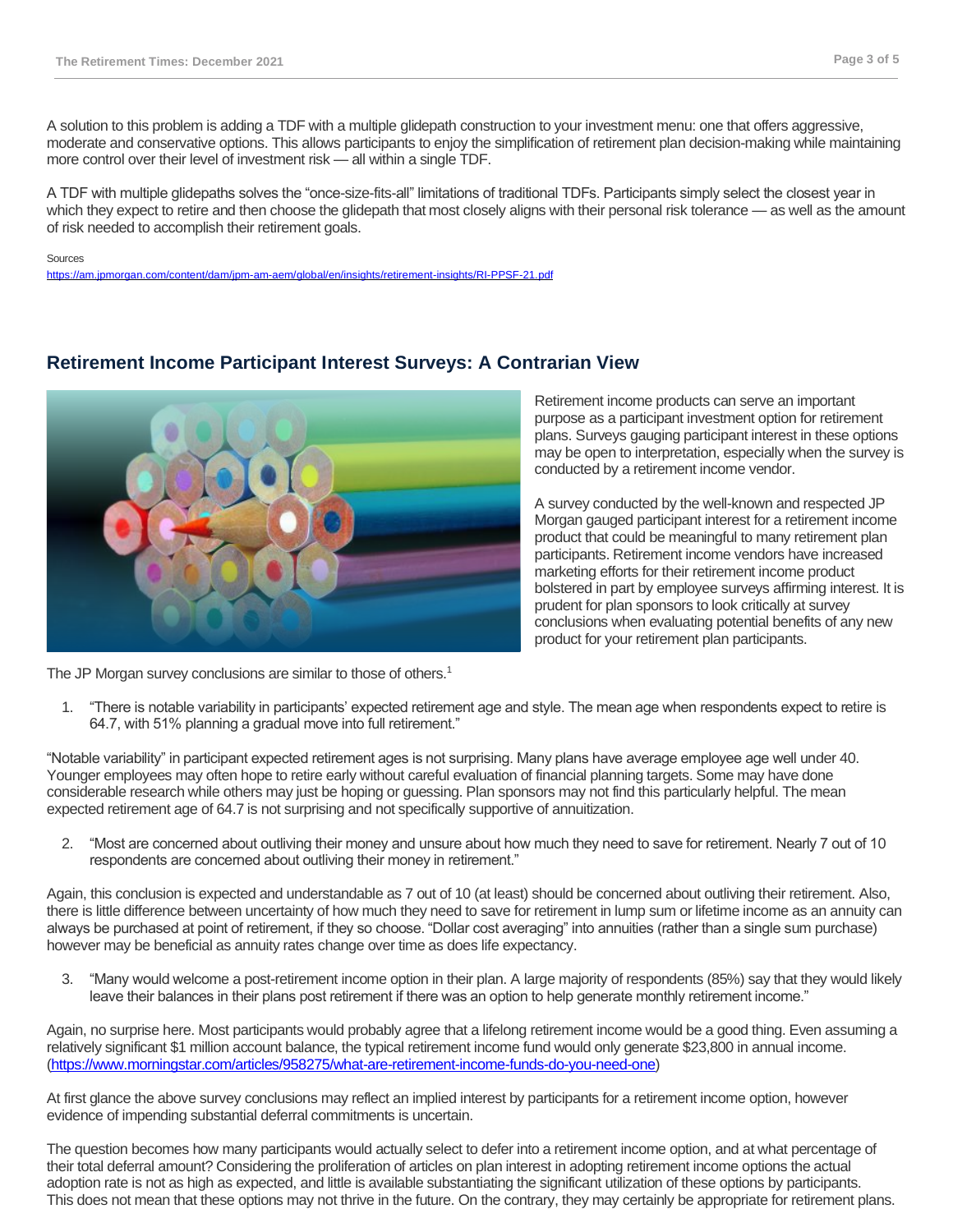Consider the similarity with auto-enrollment, when first offered, was met with less than tepid acceptance and now it is ubiquitous among retirement plans. And for very good reason.

#### Sources

1 Additional JP Morgan survey information can be found at [https://am.jpmorgan.com/us/en/asset-management/adv/insights/retirement-insights/defined-contribution/plan](https://am.jpmorgan.com/us/en/asset-management/adv/insights/retirement-insights/defined-contribution/plan-participant-survey/post-retirement-plans)[participant-survey/post-retirement-plans](https://am.jpmorgan.com/us/en/asset-management/adv/insights/retirement-insights/defined-contribution/plan-participant-survey/post-retirement-plans)

# **Participant Corner**

# **Time for a Financial Check Up**

With the season changing and life ever pulling us forward, you may want to take into account life changes that may affect your financial goals.

## **Account for Changes in Your Personal Life**

Have there been any changes this past year with your family, personal, or financial life? If life changes have occurred, you may want to conduct the following:

- A beneficiary designation review (qualified plans, IRAs, life insurance, etc.)
- Reviewing the titling of assets (bank accounts, brokerage accounts, property, etc.)
- Update estate planning documents (wills, trusts, power of attorney, guardianship, etc.)



• Update insurance coverage (life, health, long-term care, disability, etc.)

### **Updating Your Goals**

Review the following list to see what adjustments may need to be made:

- Have your long-term savings goals changed (e.g., target retirement income, target retirement date)?
- Have your intermediate-term savings goals changed (e.g., vacation home, college savings, etc.)?
- Has your ability to save changed (e.g., change in income or expenses)?
- Have you set any new financial goals?

### **Prepare for the Unexpected**

It's highly recommended to have an emergency fund that can cover your expenses for at least three to six months. These assets can be cash, a savings account, a money market fund, or other assets that can be accessed quickly.

# **For assistance, contact your Advizrs Retirement Plan Consultant at [PlanInsight@advizrs.com.](mailto:PlanInsight@advizrs.com)**